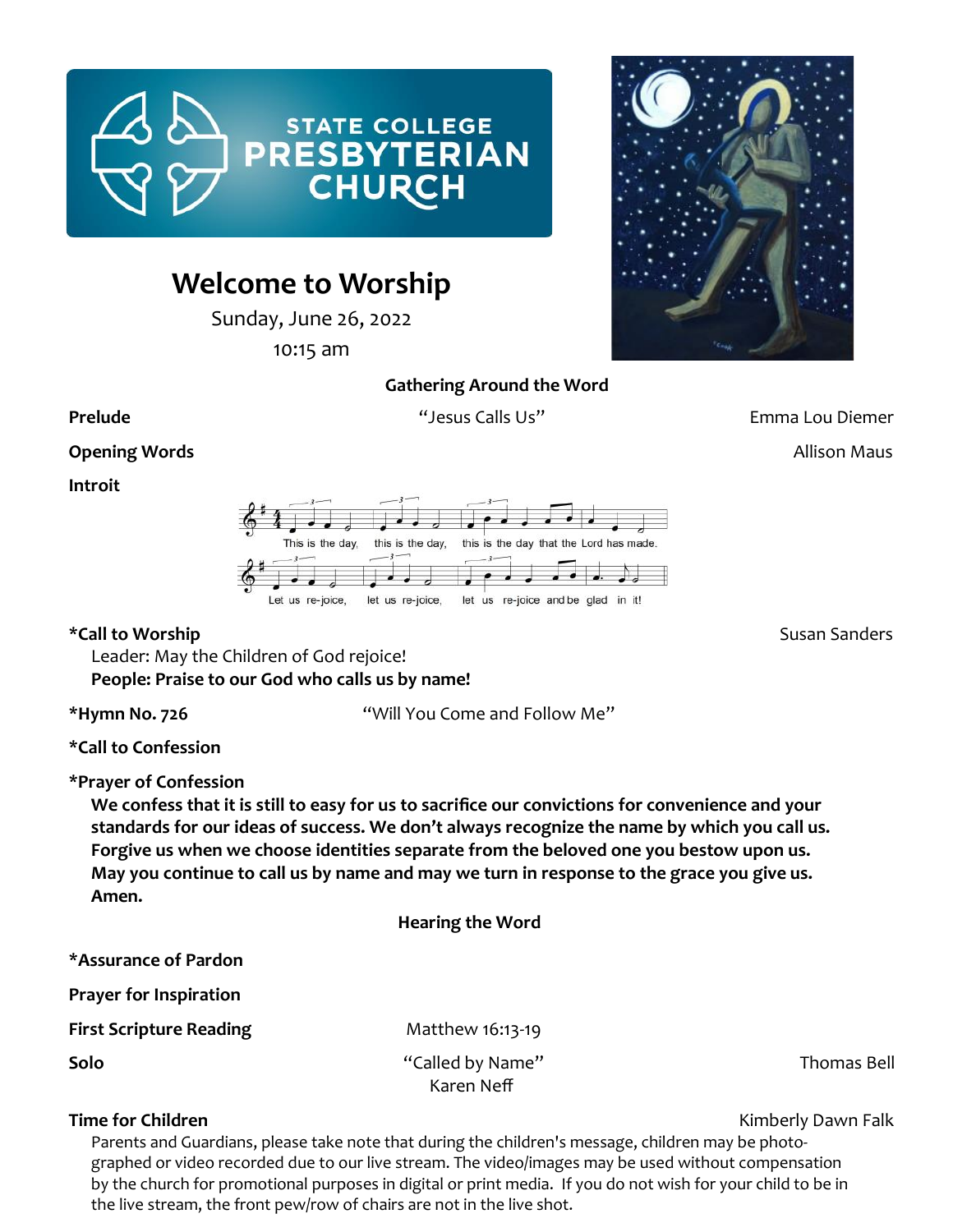| Song After Children's Time<br>them guidance till their lives and yours are one.                                                                                                                       | "As Each New Horizon Beckons"<br>As each new horizon beckons, may it challenge them anew, children of creative purpose, helping others<br>love the Lord. May their dreams prove rich with promise, each endeavor well begun. Great Creator, give |                     |
|-------------------------------------------------------------------------------------------------------------------------------------------------------------------------------------------------------|--------------------------------------------------------------------------------------------------------------------------------------------------------------------------------------------------------------------------------------------------|---------------------|
| <b>Second Scripture Reading</b>                                                                                                                                                                       | Genesis 32:22-30                                                                                                                                                                                                                                 |                     |
| <b>Sermon</b>                                                                                                                                                                                         |                                                                                                                                                                                                                                                  | <b>Allison Maus</b> |
|                                                                                                                                                                                                       | <b>Responding to the Word</b>                                                                                                                                                                                                                    |                     |
| Page 37 in the Hymnal                                                                                                                                                                                 | *Affirmation of Faith- A Brief Statement of Faith Paragraph 3                                                                                                                                                                                    |                     |
| <b>Welcome and Announcements</b>                                                                                                                                                                      | Minute for Mission-Interim Pastor Nominating Committee                                                                                                                                                                                           | Jennifer Creighton  |
| <b>Call to Offering</b>                                                                                                                                                                               |                                                                                                                                                                                                                                                  |                     |
| *Doxology Hymn No. 608                                                                                                                                                                                | "Praise God from Whom All Blessings Flow"                                                                                                                                                                                                        |                     |
| <b>Prayer of Dedication</b>                                                                                                                                                                           |                                                                                                                                                                                                                                                  |                     |
| <b>Celebration of the Lord's Supper</b><br>Invitation to Communion<br>Sharing of Joys and Concerns<br>Prayer of Thanksgiving<br>Breaking of Bread<br>Sharing of the Cup<br>Prayer following Communion |                                                                                                                                                                                                                                                  |                     |
| *Hymn No. 547                                                                                                                                                                                         | "Go, My Children, with My Blessing"                                                                                                                                                                                                              |                     |
| *Benediction                                                                                                                                                                                          |                                                                                                                                                                                                                                                  |                     |
| *Sharing of the Peace                                                                                                                                                                                 |                                                                                                                                                                                                                                                  |                     |
| Postlude                                                                                                                                                                                              | "Voluntary"                                                                                                                                                                                                                                      | Paul F. Page        |
|                                                                                                                                                                                                       | <b>Upcoming Preaching Schedule</b><br>July 3 ~ Phil Spangler<br>July 10 ~ Rev. Allison Maus<br>July 17 ~ Bill Carter & the Presbybop (Arts Festival                                                                                              |                     |

Weekend)

July 24 ~ Ben Widemen

July 31 ~ Daniel Falk

# **Next Week's Preacher-Phil Spangler**

Phil has been a member of State College Presbyterian Church for 35 years. He was an active Deacon for 25 plus years. Phil's wife, Susan Sanders, was an active Elder for many years and both of them have been involved with many other activities in this church. They have five adult children, all who participated in Sunday School, Logos, Chrysalis and FISH. They have two grandchildren and one on the way.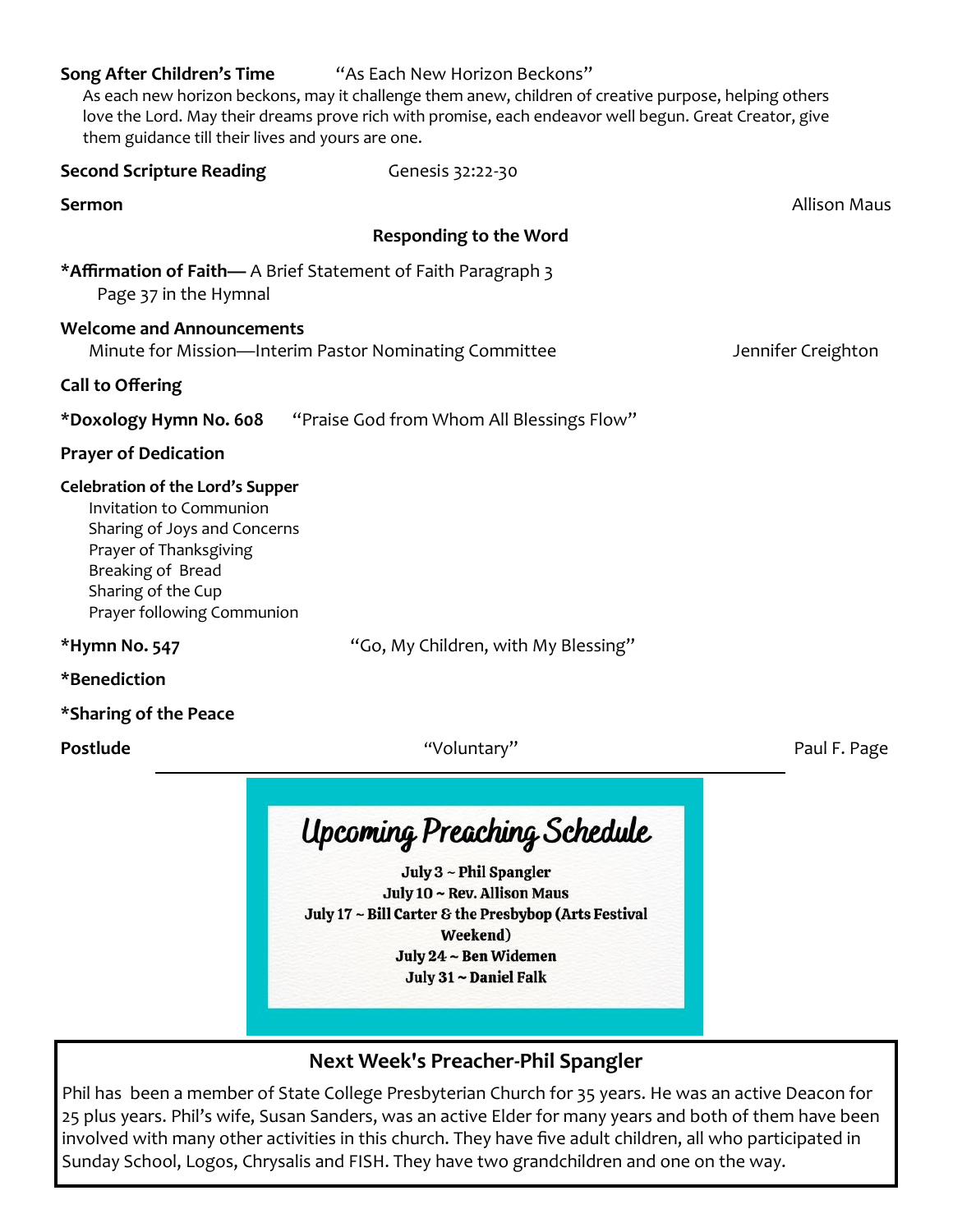**Ushers this Morning: Head Usher:** Scott Banfield **Ushers:** Miguel Cruden, Tracy Massaglia, Vivian Noll, and Marti Sawyer

**Greeters this Morning: Fraser Street:** The Mortimore Family

**Information Desk:** Scott Sessler

**Coffee Hour: Host:** Jerry Sawyer **Assisting:** Juli Mortimore

**Communion Table Flowers:** The sunflowers on the Communion Table are in honor of Ukraine and her people.

We welcome 25 Out of the Cold guests on Monday evening, June 27. They will stay with us from 8PM to 7:30AM for two weeks, using the Social Hall, Westminster Hall, Room 11, and the lower floor bathrooms. As we enter these busy weeks, we pray:

God, bless this building, that all who step inside will know the safety and love that we may find in you.

God, bless our hearts, that they may spring doors and windows where we have sometimes built walls.

God, bless our eyes and minds, that we may see seeds, sprouts, and abundant gardens of community, wherever we look.

Jesus, guide us, and give us courage to welcome your holy discomfort, and to recognize your gifts in ourselves and in one another.

Many, many thanks to all who have volunteered to plan, set up, cook, visit, clean, and serve!

Additional evening servers/ visitors are still needed on some nights and appreciated on others.



# **Praying Together; Wherever You Are!**

We are living through a time of great change, in our congregation and in our world. Our list of prayer concerns is long and deep. For the month of June, The Spiritual Life Unit of the Session is inviting you to join us in prayer every Thursday at noon. Regardless of where you are, we are encouraging you to spend 5-10 minutes in prayer. As a starting point, we suggest using the prayer list in the church's weekly email blast. Knowing that others are praying at the same time, strengthens all of us. Please consider setting your own alarm for your personal call to prayer, every Thursday in June at noon.

# **225th General Assembly of the PC(USA) to Meet June 18-July 9**

The PC(USA) makes history in 2022 with the denomination's first hybrid General Assembly—"From Lament to Hope". This is a time for worship, innovation and a new vision for the PC(USA). All Plenaries, Committee Sessions, & Special Events will be livestreamed on the GA225 Homepage: https://ga-pcusa.org/.

*"Now faith is assurance of things hoped for, a conviction of things not seen" Hebrews 11:1*